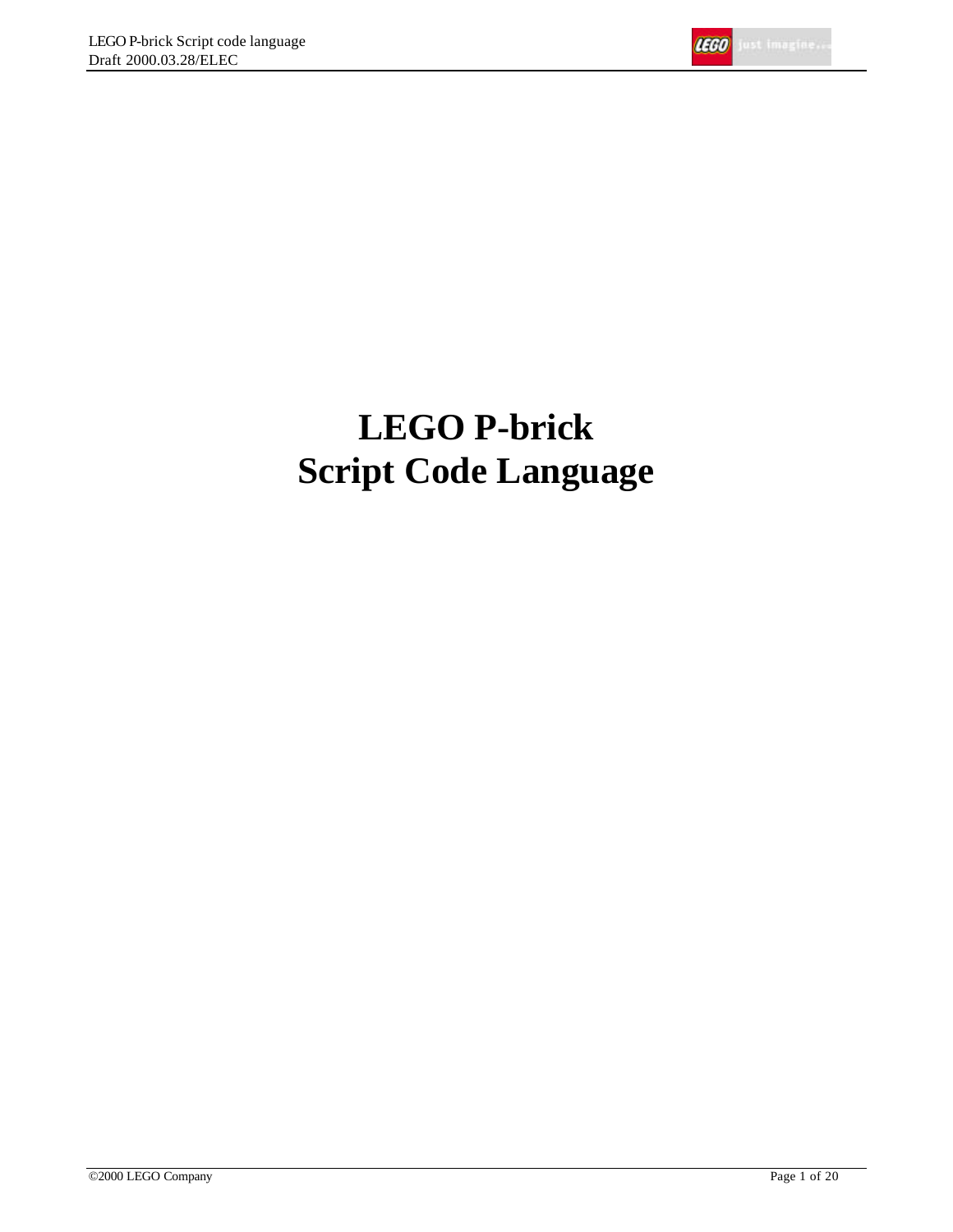

# **Table of contents**

| $\mathbf{1}$  |  |
|---------------|--|
| 1.1           |  |
| $1.2^{\circ}$ |  |
| 1.3           |  |
| 1.4           |  |
| 1.5           |  |
| 1.6           |  |
| 1.7           |  |
| 1.8           |  |
| <b>1.9</b>    |  |
| 1.10          |  |
| 1.11          |  |
| 1.12          |  |
| 1.13          |  |
| 1.14          |  |
| 1.15          |  |
|               |  |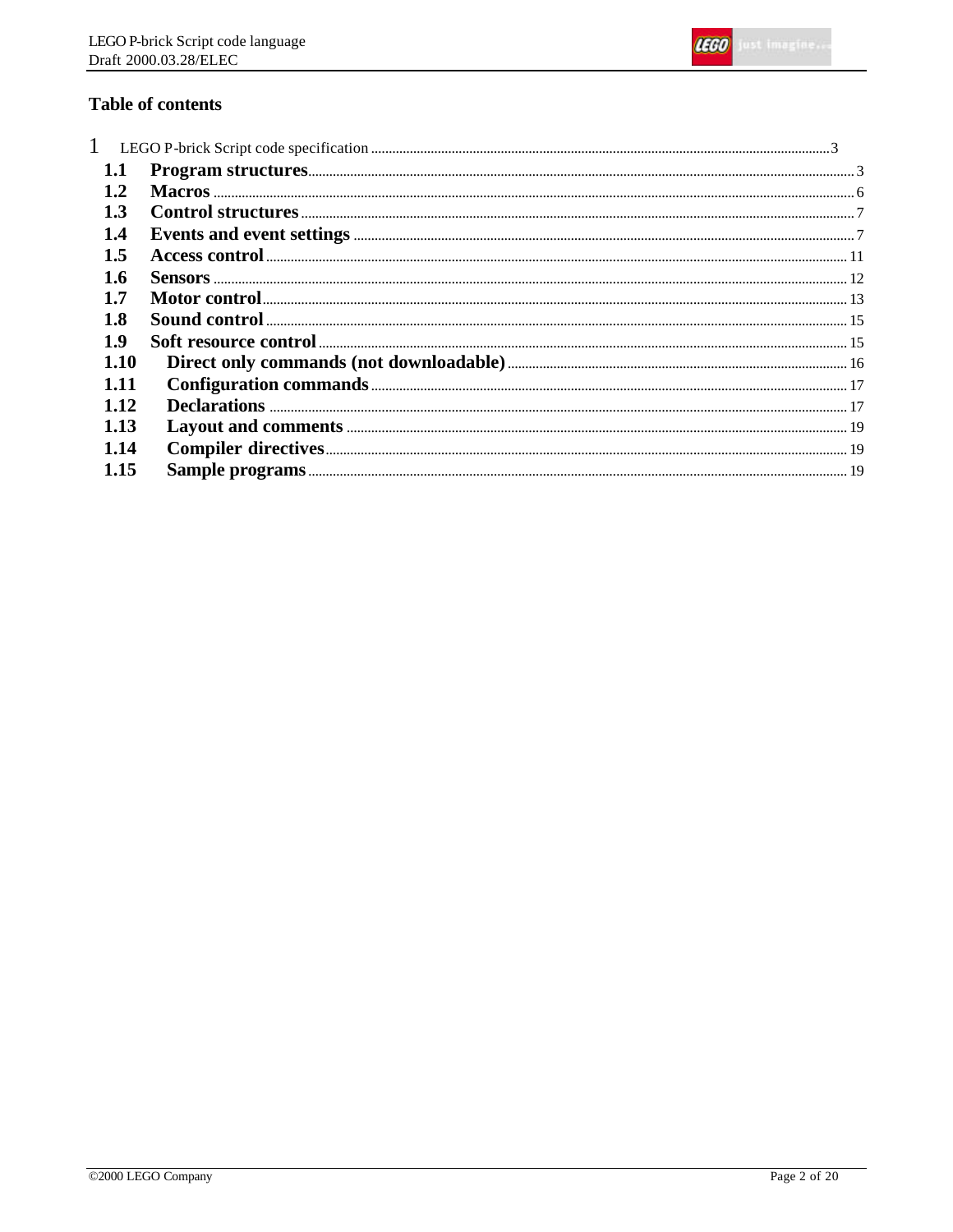# **1 LEGO P-brick Script code specification**

LEGO P-brick Script will be used as the implementation language for the graphical programming environment to be provided as part of the RIS2.0 Set, to implement other graphical environments and as a starting point for future scripting languages. It will be based upon the graphical programming paradigm that has evolved from RIS and stand-alone Scout design: Sequential execution of a main program stack, together with watchers that continuously monitor events and react to these events by executing additional stacks in parallel with the main stack. Conflicts on access to shared resources can be resolved using the priority based access control system.

# **1.1 Program structures**

A LEGO P-brick Script program consists of an optional main stack, named event watchers and/or named or numbered tasks, together with macro definitions. Watchers monitor one or more system or user defined events, and execute a stack when an event is received. Tasks contain a stack and can be started and stopped from other stacks.

Watchers can be declared so that, once stack execution has been triggered, the stack runs to completion (the default) even if other events monitored within the same watcher are detected. Or stack execution can be interrupted (and restarted) when an event in the watcher eventlist occurs. If a triggered watcher stack runs to completion, events may be missed.

Watchers and tasks are named (or numbered) so they can be started and stopped. Initially all watchers and tasks are stopped. Once started, a watcher can be level triggered using the trigger command. The trigger command fires selected events if the immediate value of the event source satisfies the condition of the event. The fire command can be used to generate an event (user or system) or list of events immediately.

Each event watcher will be implemented as a task. If there are any user defined events, a dispatcher task will be allocated to continuously monitor event source values. The dispatcher task will fire these as system events, so the watcher task code will be identical for user and system events. Program example:

```
program MyProgram {
```

```
#include <MyMacros.h> // contains macro definitions
sensor leftTouch on 1
sensor Opto on 2
sensor rightTouch on 3
leftTouch is switch as boolean
Opto is light as percent
rightTouch is switch as boolean
event gloomy when Opto is 0..20 // dispatch loop events
event dull when Opto is 30..40
event intense when Opto is 80..100
event leftPressed when leftTouch.pressed // system events
event rightPressed when rightTouch.pressed
main {
   start feelerWatcher
   start lightWatcher
   start MyTask
   trigger gloomy, dull, intense // initial level triggering
}
watcher feelerWatcher monitor leftPressed, rightPressed {
   if leftPressed {avoidRight} // call to macro
   if rightPressed {avoidLeft}
}
```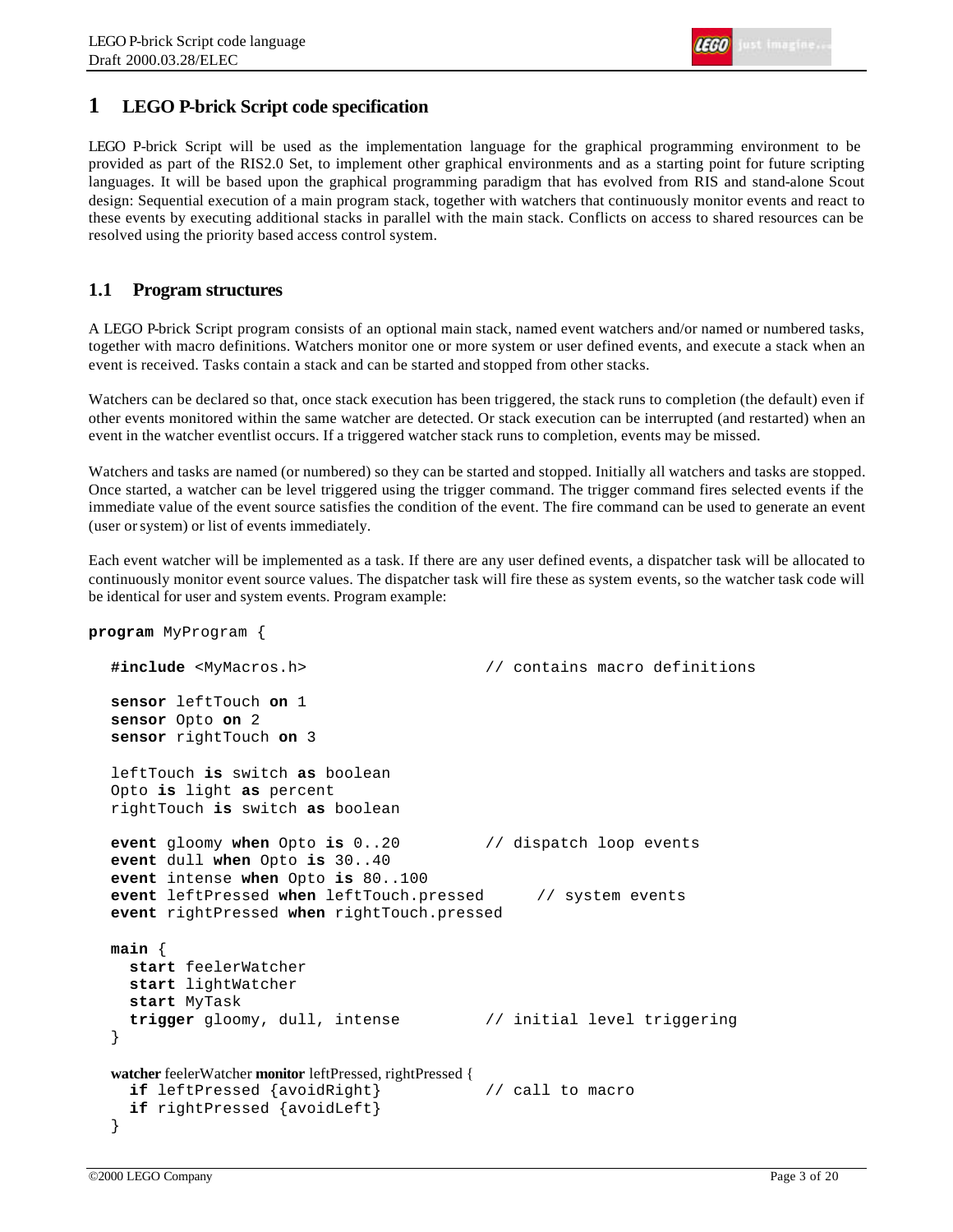

```
watcher lightWatcher monitor gloomy, dull, intense {
     if gloomy {stack} 
     if dull {stack}
     if intense {stack}
  } restart on event // sensor events will re-trigger the
                                     // watcher during execution
  task MyTask {
     stack
  }
}
```
Global & local declarations, and scope

Global variables, timers and counters must be declared before the main block. Any initialization of global variables will be placed at the start of the main task. Local variables can only be declared within the main block, watchers, tasks and macros. Macro formal parameter names are treated as local variable declarations. Constants (including sensor and output port assignments) can be placed before the main block, or at the beginning of the main, watcher, task or macro blocks. Usually these declarations will be included as headers at the start of the program.

Global variables are allocated from P-brick global variables. Local variables declared within main, watchers, tasks, macros, or as macro formal parameters, are allocated from task specific local variables.

Local declarations of variables (in main, watchers, tasks or macros) hide globals with the same name:

```
program testVars {
   sensor left on 1
   sensor right on 2
   event leftPressed when left.pressed
   event rightPressed when right.pressed
  var y = 100 macro ping(y) { 
     tone y for 10
   }
   macro pong {
    local y = 110 tone y for 10
 }
   main {
    local y = 220 tone y for 100 wait 100
     ping(660) wait 50 pong
     start beep start bop
 }
   watcher beep monitor leftPressed {
    local y = 440 tone y for 50
   }
   watcher bop monitor rightPressed {
    local y = 880 tone y for 50
 }
}
```
Local variables cannot be declared or used in immediate commands, so expressions requiring temporary variables cannot be evaluated. For example:

```
sensor opto on 3
var v = (10 * (1020 - opto.raw)) / 102get v //illegal
```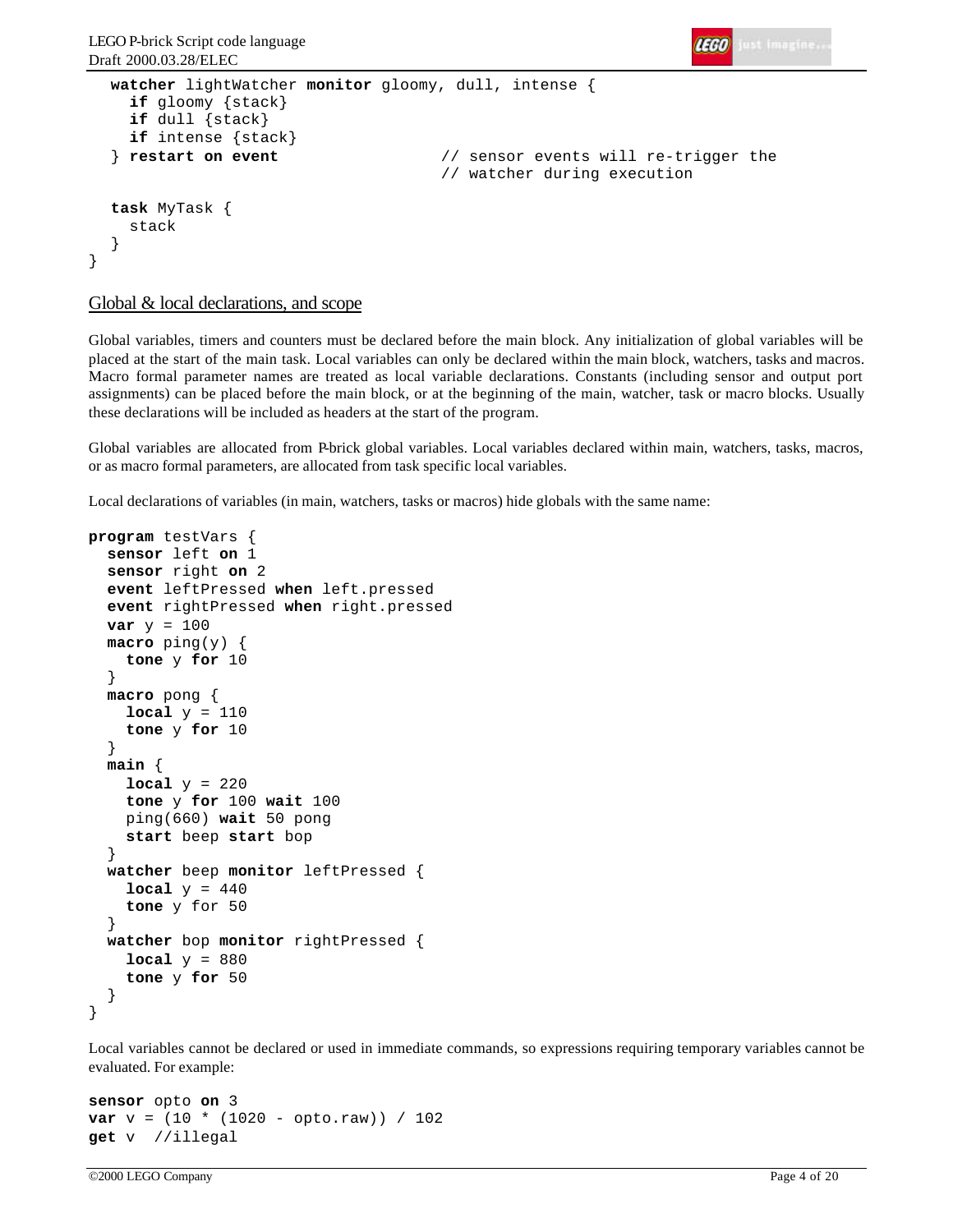IEGO Just imagine.

But you can hand-code the same expression using globals:

```
sensor opto on 3
var v = opto.raw
v * = -1v += 1020
v * = 10v / = 102get v //get light %
```
#### Program structures are:

```
program programname { program body }
```
Inside the program body we have compiler directives and declarations followed by:

```
macro macroname (parameterlist) { command stack }
main { command stack }
watcher watchername monitor eventlist { command stack } [restart on event]
task taskname { command stack }
fragment (x, y) { command stack }
comment (x, y) "Any literal string all on one line"
```
**fragment** is used to frame a floating group of blocks in a graphical programming environment.  $(x, y)$  gives the position of the floating stack.

**comment** is used to insert floating comment posters in a graphical programming environment.  $(x, y)$  gives the upper left corner of the poster square. Inside the double quotes any string will go.

- /r Carriage return
- /n New line
- /t Tab
- /" Double quotes

Watchers, tasks and main are started and stopped (main is also started and stopped when you press the RUN button):

```
start watchername
stop watchername
start taskname
stop taskname
start main
stop main
eventlist Comma separated list of named events
parameterlist Comma separated list of the parameters of the macro
```
To stop all tasks from running use:

#### **stop tasks**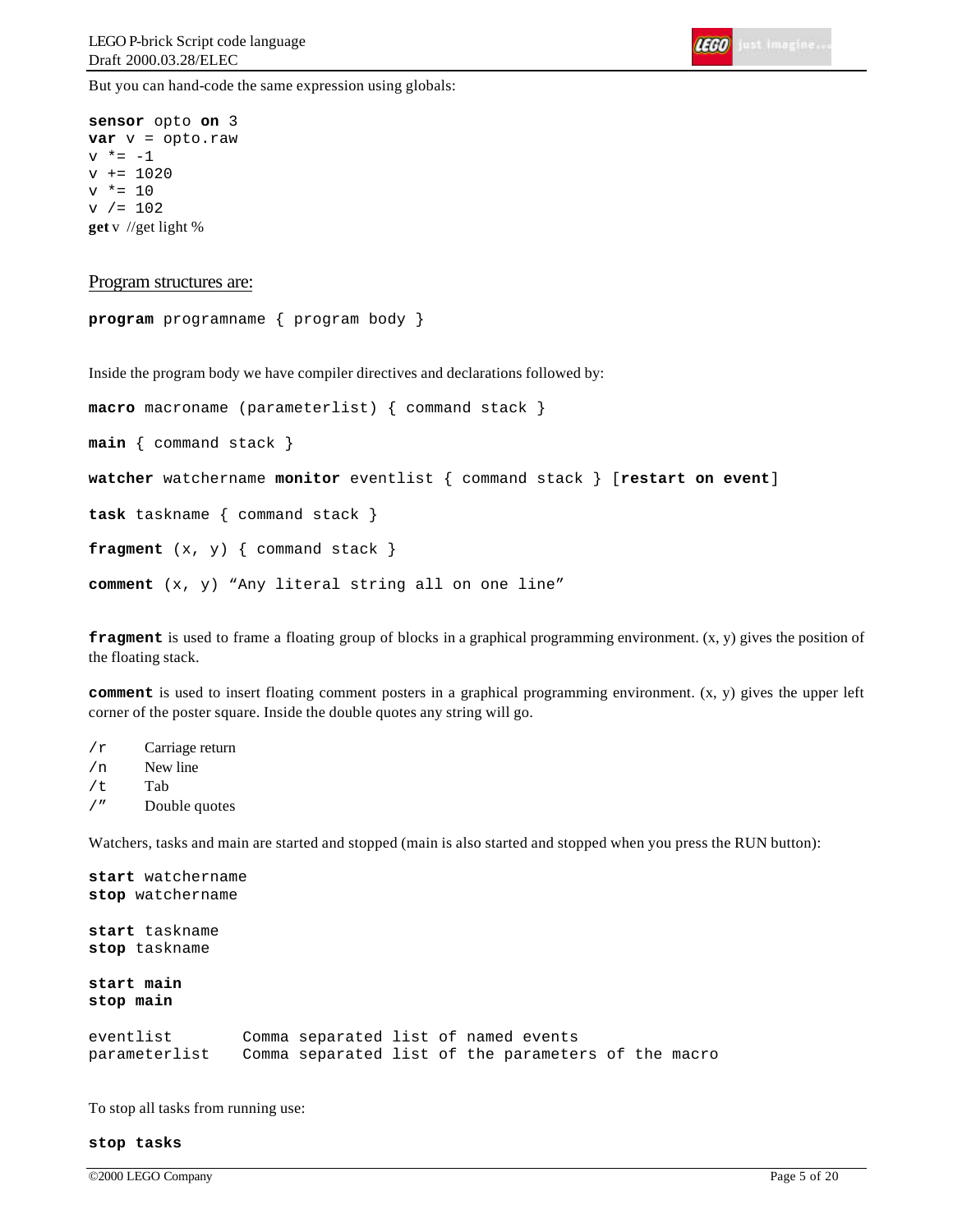# **1.2 Macros**

```
macro macroname (parameterlist) { commands }
parameterlist Comma separated list of the parameters of the macro
```
Macros are called by name.

Macros can be downloaded to RAM subroutines or the macro code can be expanded inline. The compiler will optimize to reduce code size. Example:

```
program flashBeep {
 var note = 50 macro flash(times, freq) {
     repeat times {tone freq for 10}
   }
  macro beeps {sound 3 sound 5 sound 1}
  main {
    forever \{flashz, note\} beeps note += 5 }
}
```
The compiler could decide to implement the 'flash' macro as a subroutine if it is used in several places. The 'beeps' macro might be better inline.

There is a trade-off between the need to initialize local variables before calling subroutines, and the inline code size.

The compiler will need to take care with macro parameters that are, for example, sensor values, when implementing macros inline.

You can call another macro from within a macro. A macro cannot call itself.

If you want to use port assigned resources inside a macro, these should be passed in the parameter list:

```
program GoForLight {
```

```
output A on 1
  output B on 3
  sensor Opto on 3
  macro GoLight(nLeft, nRight, nLight) {
      if nLight.raw < 700
            {fd [nLeft nRight]}
      else {bk [nLeft nRight]}
      on [nLeft nRight] for 100
  }
  main {
      forever {
      GoLight (A, B, Opto)
      wait 100
      }
  }
}
```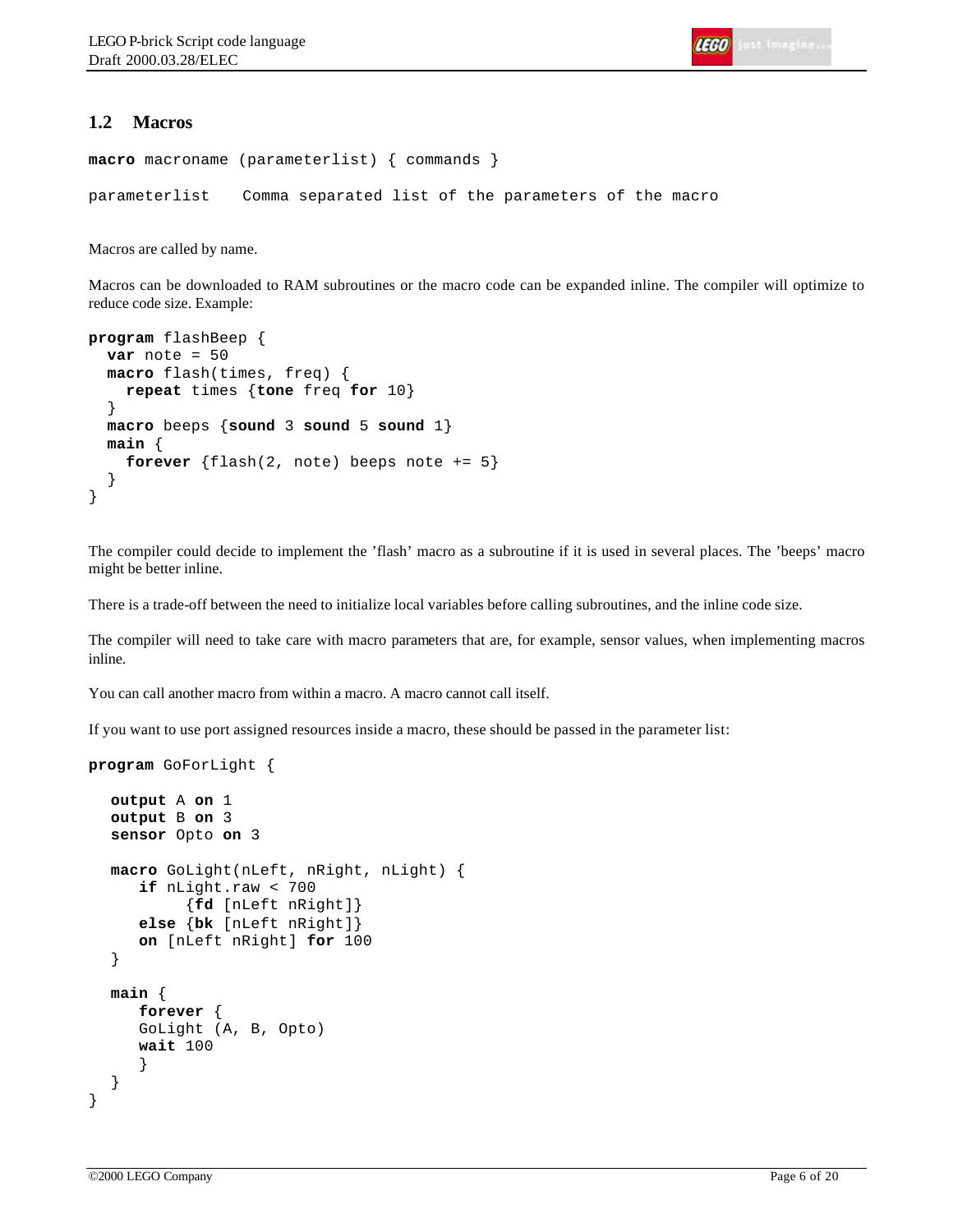

# **1.3 Control structures**

```
if value relop value { commands } [ else { commands } ]
if value is [not] range { commands } [ else { commands } ]
select value {
  when val1 { Commands }
  when val2 { Commands }
 ...
  when valN { Commands }
   [ else { Commands } ] }
while value relop value { commands }
while value is [not] range { commands }
repeat repeatnumber|random a [to b] { commands }
repeat { commands } until eventlist 
forever { commands }
wait time|random time1 [to time2]
wait until eventlist
value Number, constant, variable, sensor, timer, counter, 
                message, property
val1-valN Number, constant or range
relop = or < or > or <>
repeatnumber Number or constant
```
eventlist Comma separated list of named events

range v1..v2 vN is number, constant or variable

Random a returns a random number from 0 to a both inclusive.

time Number, constant, variable

Random a to b returns a random number from a to b both inclusive.

The **If** structure evaluates a condition once. If the result is true, the commands in the first list are executed. If the result is false and there is an **else** list of commands, they are executed.

The **select when** structure compares the specified value with a series of constant numbers or ranges. The first condition to mach is executed. If none of them match an optional **else** part can be executed.

The **while** structure repeatedly evaluates a condition until it is false. While the result is true, the commands in the list are executed.

The **repeat** structure repeats commands for the specified number of times.

The **forever** structure repeats the command block forever.

For explanation of control structures using events se Section 1.4.

# **1.4 Events and event settings**

```
fire eventlist
trigger eventlist
monitor eventlist { commands } [retry, abort, restart, stop] on event
repeat { commands } until eventlist 
wait until eventlist
if eventlist { commands } [ else { commands } ] // Only inside watcher stack
calibrate (eventname)
```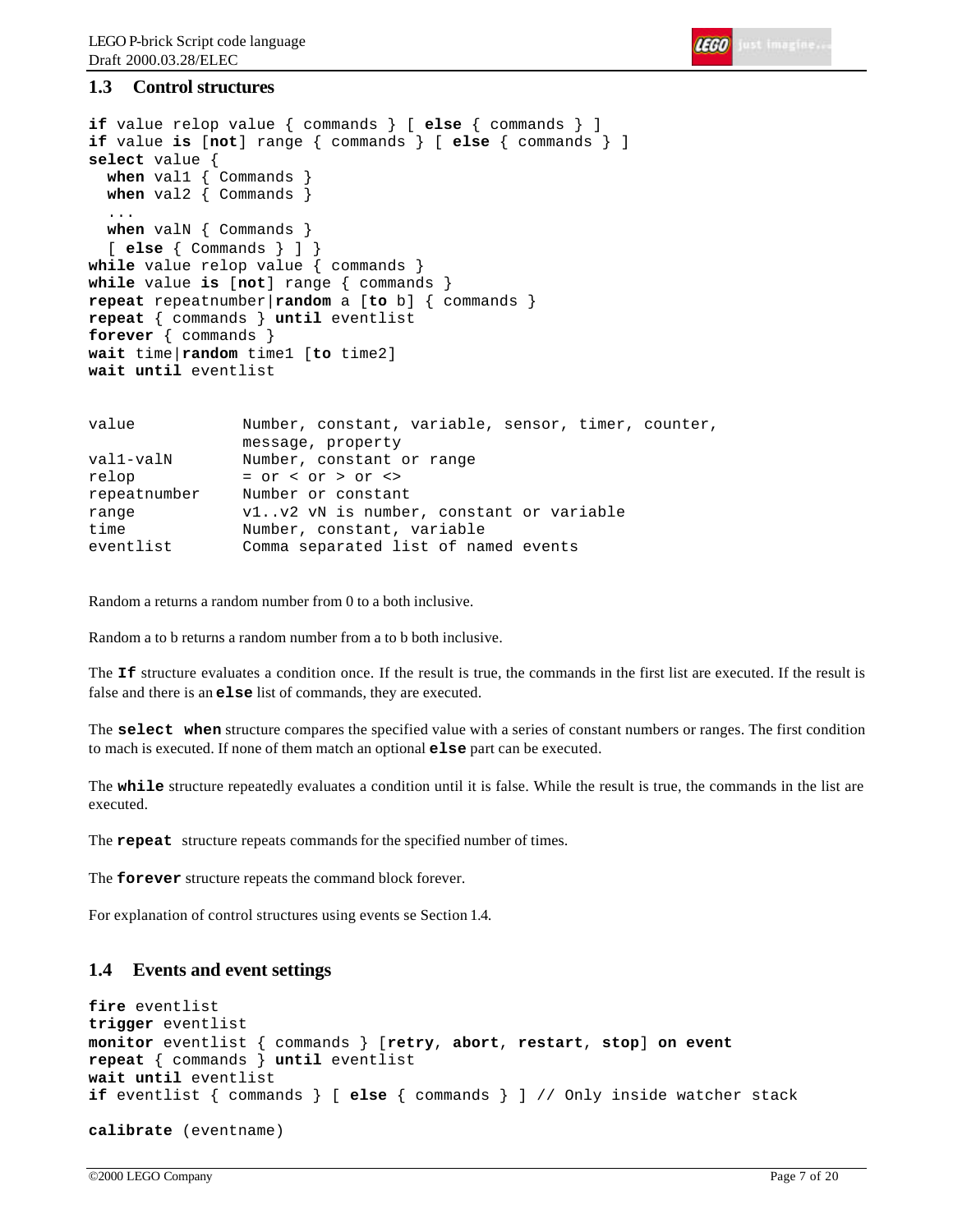

eventname Literal alphanumeric name for an event eventlist Comma separated list of named events

Events are declared with a name and a condition or a link to a system event before use:

```
event leftPressed when leftTouch.pressed
event bright when opto is 80..100
```
System events are properties of declared event sources:

```
var Score = 0
event EndGame when Score.high
watcher Winner monitor EndGame {sound 1 Score = 0}
```
Declaration Events Values (read only) sensor  $\langle$ name $\rangle$  on  $\langle$ 1 | 2 | 3 $\rangle$ <name> is switch as raw, boolean, transition, periodic pressed, released low, normal, high click, doubleclick type (1, 5, 6 or 7) raw (0-1023) value (mode dep.) sensor  $\langle$ name $>$  on  $\langle$ 1 | 2 | 3 $>$ <name> is temperature as raw, celsius, fahrenheit pressed, released low, normal, high click, doubleclick type  $(2)$ raw (0-1023) value (mode dep.) sensor  $\langle$ name $\rangle$  on  $\langle$ 1 | 2 | 3 $\rangle$ <name> is light as raw, percent pressed, released low, normal, high click, doubleclick type (3) raw (0-1023) value (mode dep.) sensor  $\langle$ name $>$  on  $\langle$ 1 | 2 | 3 $>$ <name> is rotation as angle pressed, released low, normal, high click, doubleclick type  $(4)$ raw (0-1023) value (-32768 to 32767) timer <name> pressed, released low, normal, high value (0-32767) counter <name> pressed, released low, normal, high click, doubleclick value (-32768 to 32767) var <name> pressed, released low, normal, high click, doubleclick value (-32768 to 32767) PB Message (no declaration required) message pressed, released low, normal, high click, doubleclick value (0-255)

In the table bellow a list is given of the system event sources with their events and values.

Source/Event combinations are addressed by a dot notation: <SourceName>.<EventType>.

For PB Messages the predeclared message event is thrown every time a message is received. The other event types are addressed by message.<EventType>.

Not all combinations of event sources and events might make perfect sense, but they are available.

A named event has a set of properties, addressed by <EventName>.<EventProperty>

Properties are: low, high, hysteresis time state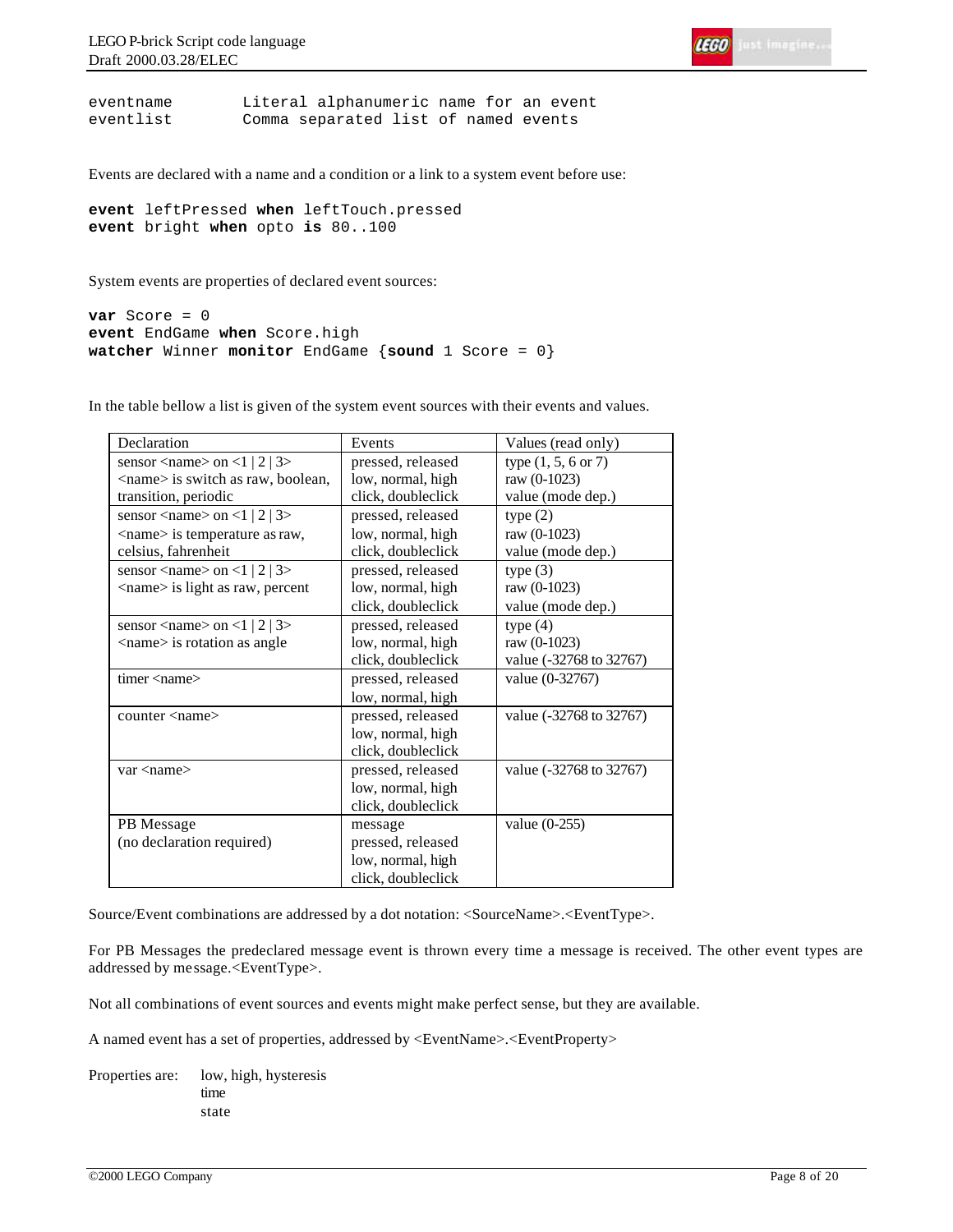

In general each event has three areas: Low, Normal and High . These three areas are defined by the low and high threshold properties:



An undefined area, is active at startup.

Depending on the area where the value of an event source is located, the state property of the event will be either low, normal, high or undefined (0, 1, 2, 3 respectively).

State transitions are generated using the low- and high thresholds together with the hysteresis. The conditions for state transitions are as shown bellow.

If ( $UT < LT + H$ ) the event state will be undefined. If later ( $UT > = LT + H$ ) state transitions from undefined can take place.

| <b>Current State</b> | Condition              | <b>New State</b> |
|----------------------|------------------------|------------------|
| High                 | Value < LT             | Low              |
|                      | Value $\le$ I IT $-$ H | Normal           |
| Normal               | Value > UT             | High             |
|                      | Value < LT             | Low              |
| Low                  | Value > UT             | High             |
|                      | Value $\geq 1$ . T + H | Normal           |
| Undefined            | Value > I/T            | High             |
|                      | Value < LT             | Low              |
|                      | Else                   | Normal           |

For the message event the state will be undefined whenever the mailbox is empty (message  $= 0$ ).



Events are generated on state transitions:

| Events | State transitions                |
|--------|----------------------------------|
|        |                                  |
| Low    | High, Normal or Undefined to Low |
| Normal | High, Low or Undefined to Normal |
| High   | Low, Normal or Undefined to High |
|        |                                  |

Click and double click events are defined from a sequence of certain state changes: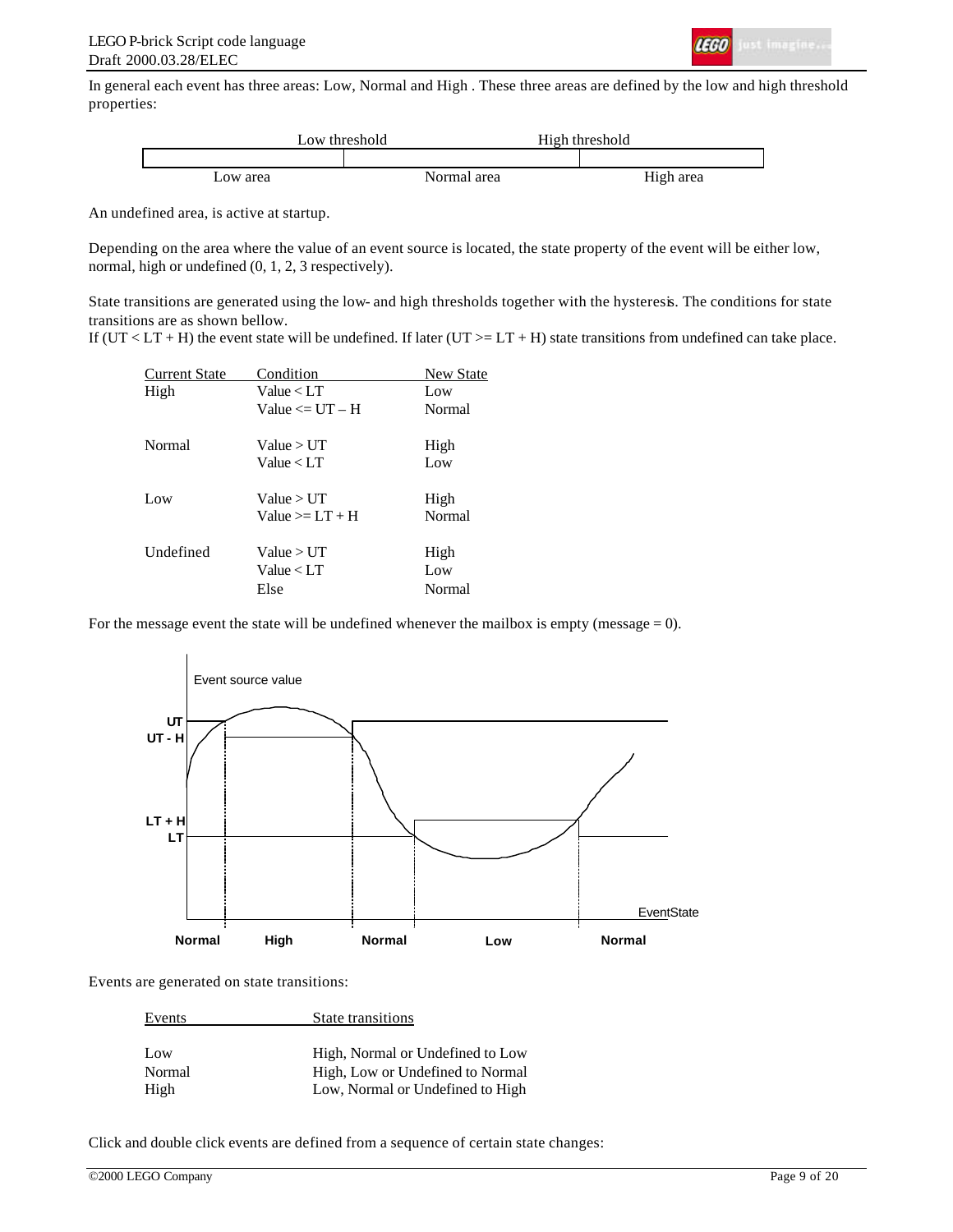| <b>LEGO</b> |  |
|-------------|--|
|             |  |

| Events      | State transitions                          |
|-------------|--------------------------------------------|
| Click       | A transition into High area and back again |
| Doubleclick | Two consecutive Clicks                     |

The figure below shows the different ways of generating a Click event.



For the click to be accepted the value of Ät has to be between 50ms and 50ms + ClickTime, where ClickTime is set through the time property of the named event (for light blinks a reasonable value for ClickTime is 150 ms).

A doubleclick is two consecutive clicks with Ät in between.

Pressed and released events are generated using fixed 45%/55% limits.

An eventlist is a comma separated list of named events, used within a watcher, monitor, sound feedback, fire or trigger commands.

Examples of the use of eventlists:

| sound when leftPressed, bright | //enable sound feedback on listed events |
|--------------------------------|------------------------------------------|
| fire leftPressed, bright       | //throws listed events                   |
| trigger leftPressed, bright    | //throws events if event source value    |
|                                | //satisfy event condition                |

The **fire** eventlist command will immediately throw the events given in the eventlist.

The **trigger** eventlist command will test the condition for each event in the eventlist and throw events if the condition is true.

The **monitor** eventlist structure is used to define a code section inside which the operating system of the p-brick will monitor the given list of events. If one of the events in the list happens while executing inside this section the section will be exited and execution will continue in one of 4 different places:

retry on event Resume at beginning of monitor section abort on event Resume at end of monitor section restart on event Go to beginning of stack stop on event Go to end of stack

#### Examples:

// beep until light goes low **monitor** lightLow {**forever** {**sound** 1 **wait** 10}} **abort on event**

// retry block if switch pressed **monitor** leftPressed {**on** C **wait** 100 **off** C} **retry on event**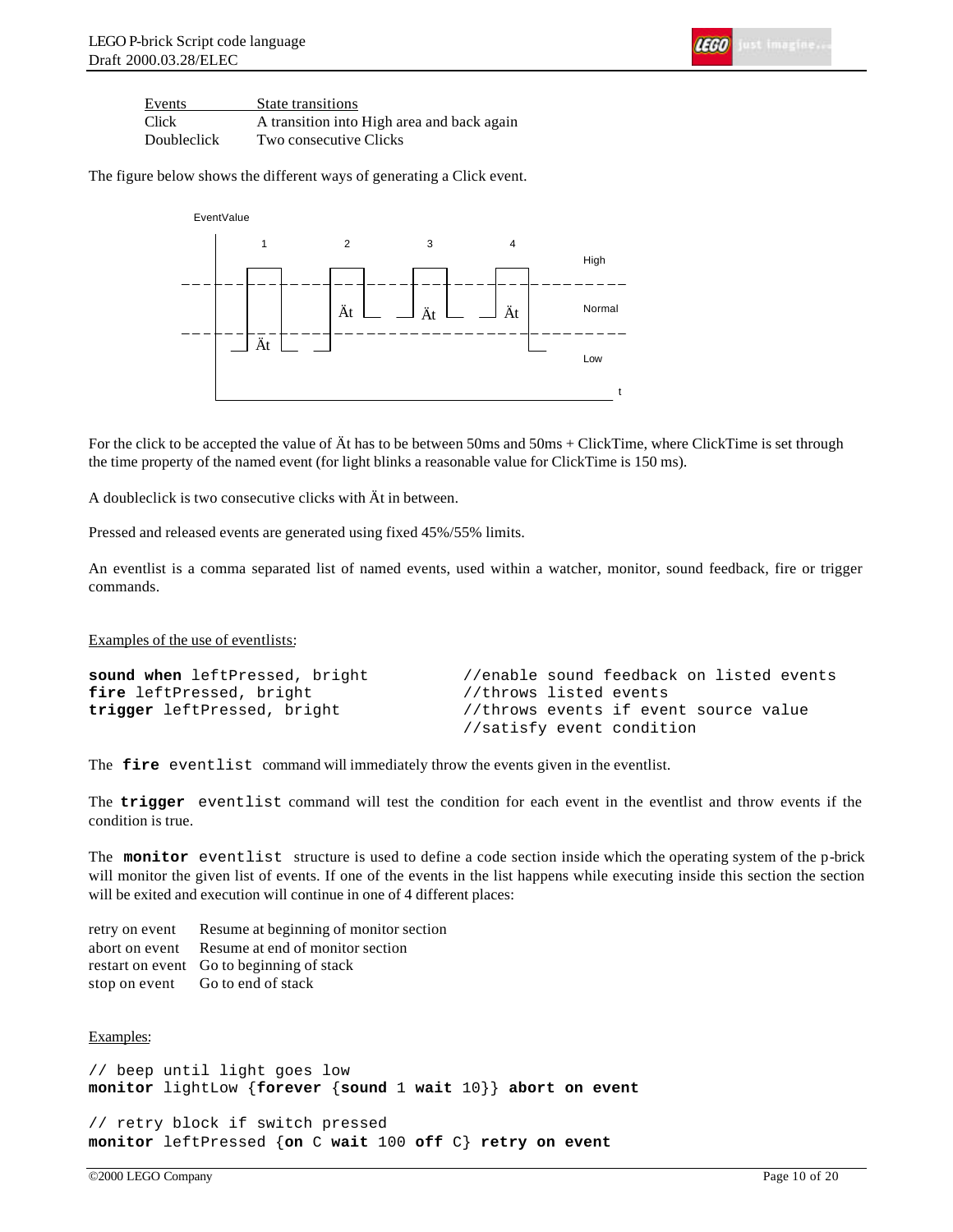The **wait until** eventlist structure is an empty monitor that aborts on event.

The **repeat until** eventlist structure is a repeat forever loop inside a monitor that aborts on event.

You cannot nest monitors (remember that wait- and repeat until are also monitors). If you place a try block within a monitor, the only fail options allowed are retry and abort (you cannot use restart or stop):

```
monitor leftPressed {
   forever {try {on A wait 10 off A wait 10} retry on fail}
   } abort on event
repeat {
   try {on B wait 10 off B wait 10} retry on fail
   } until bright
```
Inside a watcher you can test on a subset of the watcher events:

```
watcher MyWatcher monitor leftPressed, rightPressed {
   if leftPressed {tone 1000 for 100}
   if rightPressed {tone 2000 for 100}
   }
```
## **1.5 Access control**

```
priority prt
try { commands } [retry, abort, restart, stop] on fail
```
prt Number or constant (1-8, 1: High priority)

The **try** structure is used to define a code section inside which the operating system of the p-brick will perform priority based access control on some of the critical resources used inside the section. These resources are: Motors, sound and VLL.

The compiler will automatically scan each try-block and generate a list of used output resources. If the block does not use any resources, no access control code is going to be generated. The priority can be set at any time.

If a critical section fails to acquire requested resources, or loses resources before completion, the section fails and aborts. Execution continues in one of 4 places:

| retry on fail   | Resume at beginning of try section (thus try to get access to resources again and redo section)     |
|-----------------|-----------------------------------------------------------------------------------------------------|
| abort on fail   | Resume at end of try section (don't bother to finish the section, just abort and go on)             |
| restart on fail | Go to beginning of stack (restart the entire stack)                                                 |
| stop on fail    | Go to end of stack (abort the entire stack (in a Watcher you will return to monitoring for events)) |

```
Examples:
```

```
main { 
   priority 6
   sound 1
   try {on C wait 10 off C} retry on fail // retries block until it completes
   sound 2
}
main {
```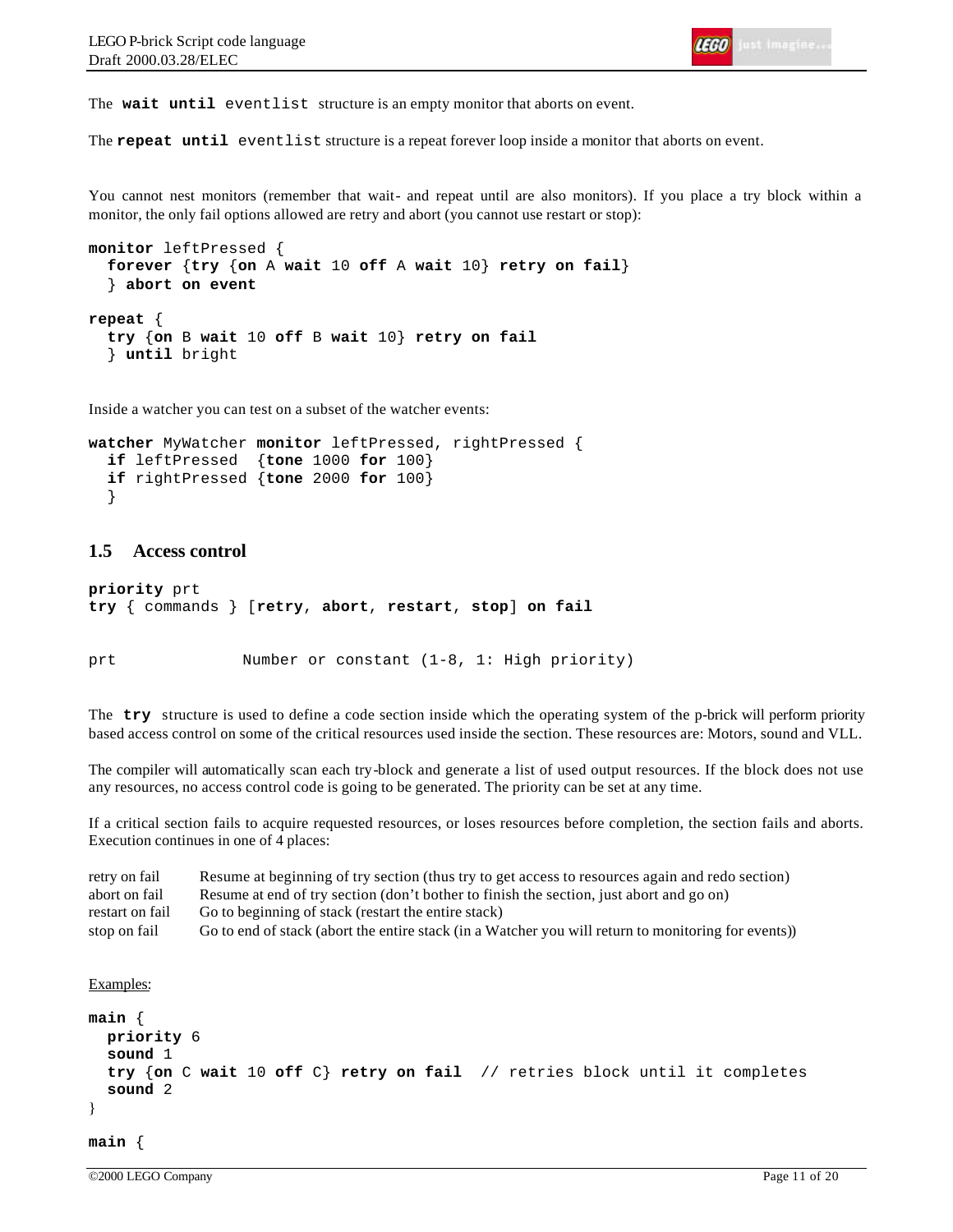```
IEGO Just imagine
```

```
 priority 6
   sound 1
   try {on C wait 10 off C} abort on fail // skip block if try block fails
   sound 2
}
main {
   priority 6
   sound 1
   try {on C wait 10 off C} stop on fail // stop executing main if try block
                                            // fails
   sound 2
}
main {
   priority 6
   sound 1
   try {on C wait 10 off C} restart on fail // start main again if try block
                                                  // fails
   sound 2
}
```
Try blocks can be used anywhere a command can be used within a stack. Try blocks can therefore be used within other control structures. Using a try block within a watcher stack allows the watcher to immediately continue monitoring events if the try block exe cution fails with stop (or restart). This example gives up (using stop) if it cannot turn output 1 on, and starts monitoring events again immediately:

```
watcher buttonWatcher monitor leftPressed {
   try {on A wait 10} stop on fail
   try {off A} abort on fail
   sound 2
}
```
You cannot nest try blocks. If you place a monitor block within a try block, the only event options allowed are retry and abort (you cannot use restart or stop).

#### **1.6 Sensors**

Sensors must be declared by name (thus associated with a specific input port) and assigned a type and mode before the value of a sensor can be accessed (se Section 1.12). Once declared, sensors are always referred to by name. They can be cleared, calibrated and the sensor values can be read:

```
sensor sensorname on port
```

```
sensorname literal alphanumeric name for a sensor
port number (1, 2 or 3 for RCX input ports)
sensorname is type
sensorname as mode
sensorname is type as mode
type Unknown, switch, temperature, light, rotation
mode raw, boolean, transition, periodic, percent
              celsius, fahrenheit, angle
```
Sensor commands are: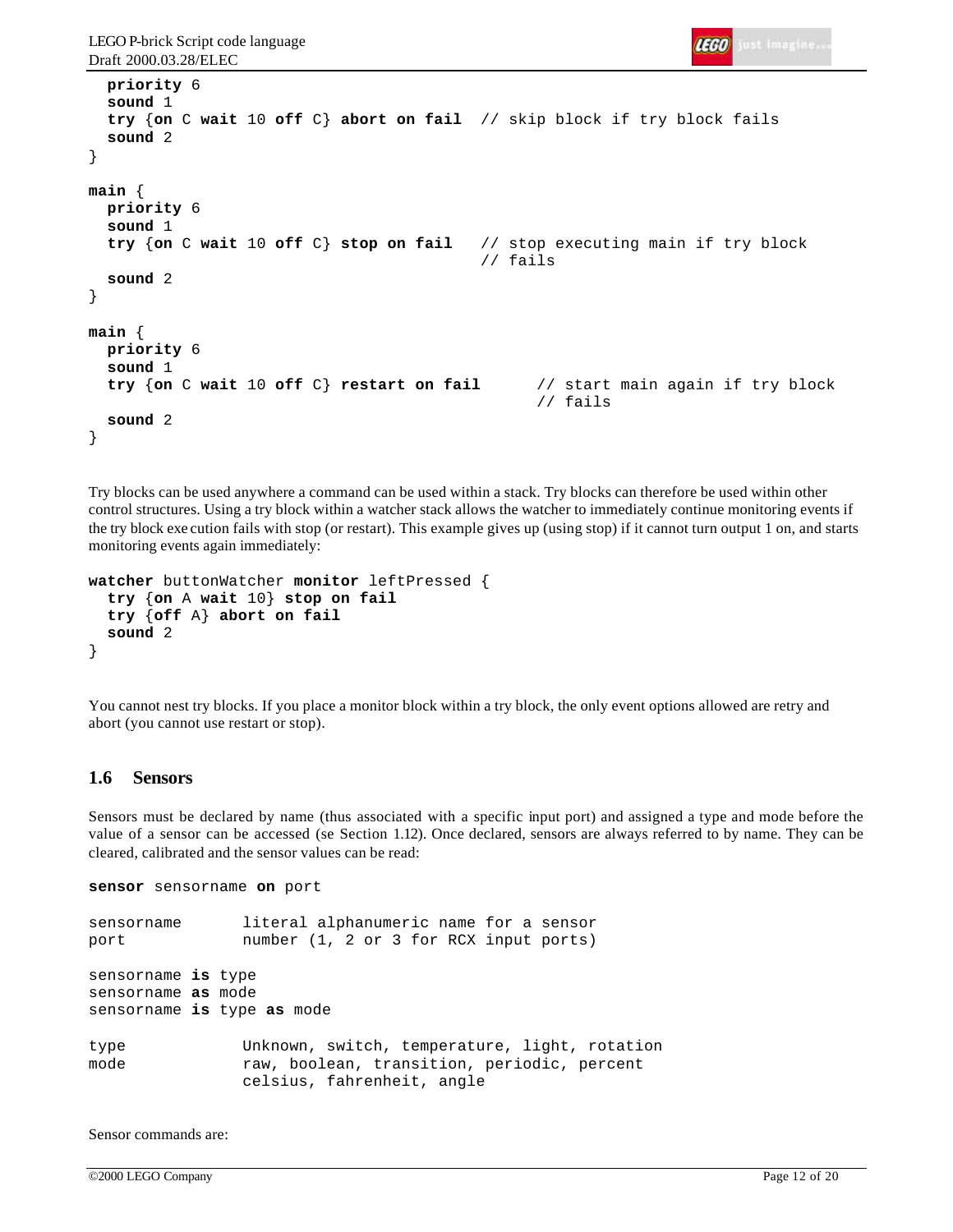

| clear sensorname       | // Clear the sensor value (used in transition and |
|------------------------|---------------------------------------------------|
|                        | // period counter mode) and for rotation sensor   |
| calibrate (sensorname) | // Auto set the high, low and hysteresis pro-     |
|                        | // perties of the events that uses this sensor as |
|                        | // source                                         |

Once a sensor is declared by name and assigned to an input port you access the values of the sensor as properties:

```
Var = Opto // Loads processed value of Opto into Var
Var = Opto.raw // Loads raw value of Opto into Var
Var = leftTouch.type // Loads the type of leftTouch into Var
                      // For a touch sensor this could be the ID
```
The processed value can be of various sorts depending on sensor type and mode.

The raw property gives the AD converted value of the sensor.

The type property holds the type of the sensor. For a switch type this would be the ID of the switch.

There are four types of sensors:

| $\sim$ | Switch   | A passive resistance sensor             |
|--------|----------|-----------------------------------------|
| $\sim$ |          | Temperature A passive resistance sensor |
| $\sim$ | Light    | An active current sensor                |
| $\sim$ | Rotation | An active gray-code sensor              |

For each sensor type there are several modes:

|                    | Raw          | The AD-converter value $(0-1023)$                                                 |
|--------------------|--------------|-----------------------------------------------------------------------------------|
| $\sim$             | Boolean      | 0 or 1 based on fixed 45%/55% thresholds                                          |
| $\sim 10^{-1}$     | Transition   | Counts boolean transitions $(0 \text{ to } 1 \text{ or } 1 \text{ to } 0)$        |
|                    | Periodic     | Counts boolean periods $(0-1-0)$ or $1-0-1$ )                                     |
| $\sim$             | Percent      | Converts the raw value to a 0-100% representation                                 |
| $\Delta \sim 10^4$ | Celsius      | Converts a raw value into degrees celsius                                         |
|                    | - Fahrenheit | Converts a raw value into degrees fahrenheit                                      |
|                    | Angle        | Converts the gray-code scale of the rotation sensor into increments or decrements |
|                    |              | (depending on direction) $\pm 16$ counts per revolution                           |

Depending on the sensor mode a sensor value is calculated.

E.g.

| SensorType :<br>SensorMode:<br>SensorValue: | Switch<br><b>Boolean</b><br>If switch is pressed: 1, if switch is released: 0. |
|---------------------------------------------|--------------------------------------------------------------------------------|
| SensorType :                                | Light                                                                          |
| SensorMode:                                 | Percent                                                                        |
| SensorValue:                                | 0-100 giving light value in percent                                            |

For a description on the use of sensors as event sources: Se Section 1.4.

# **1.7 Motor control**

Motors must be named before they can be controlled, because they must be associated with a specific output port (se Section 1.12). Once declared, motors are always referred to by name. They can be controlled individually or in a list, in a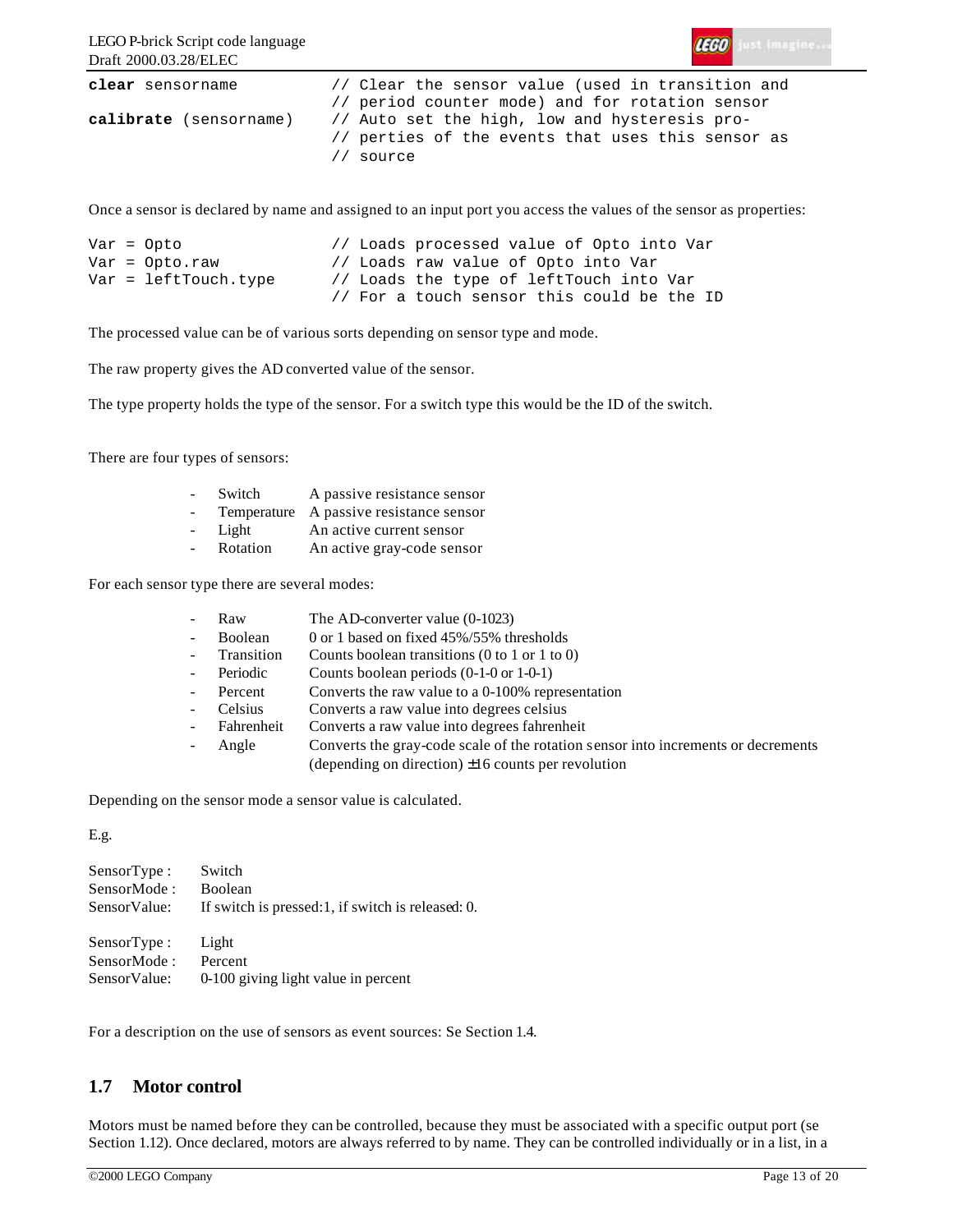

"task local" manner or by using the global motor control settings. For each motor you can read the status or the power setting.

```
output name on port
```
name literal alphanumeric name port number (1, 2 or 3 for RCX output ports A, B and C)

Example:

**output** motorA **on** 1

Motor control commands are:

```
on ports
on ports for time|random t1 [to t2]
off ports
float ports
forward ports
fd ports // Short form of forward
backward ports
bk ports \sqrt{2} // Short form of backward
direction fdports, bkports // Combined forward and backward command
dir fdports, bkports // Short form of direction
reverse ports
power ports pwr|random pwr1 [to pwr2]
```
In addition to commands which directly control motors (on, off, fd, bk, float, reverse, power), it is possible to control global motor settings via the following commands:

```
global forward ports
global backward ports
global direction fdports, bkports
global reverse ports
global on ports
global off ports
global float ports
global power ports pwr|random pwr1 [to pwr2]
ports Named output e.g. motorA
                List of ports e.g. [motorA motorB]
time Constant giving on time in 0.01 seconds
pwr Constant or variable giving power level (1-8)
```
The "on Ports for Value" command is exactly the same as "on Ports wait Value off Ports". Forward and backward set the output polarity; reverse toggles it. Power, forward, backward and reverse do not change the state (i.e. on, off or float) of the outputs.

Examples:

```
power [motorA motorC] 8
on [motorA motorC] for random 100 to 200
global off [motorA motorC]
```
To get the current status of an output port use the status property of the port: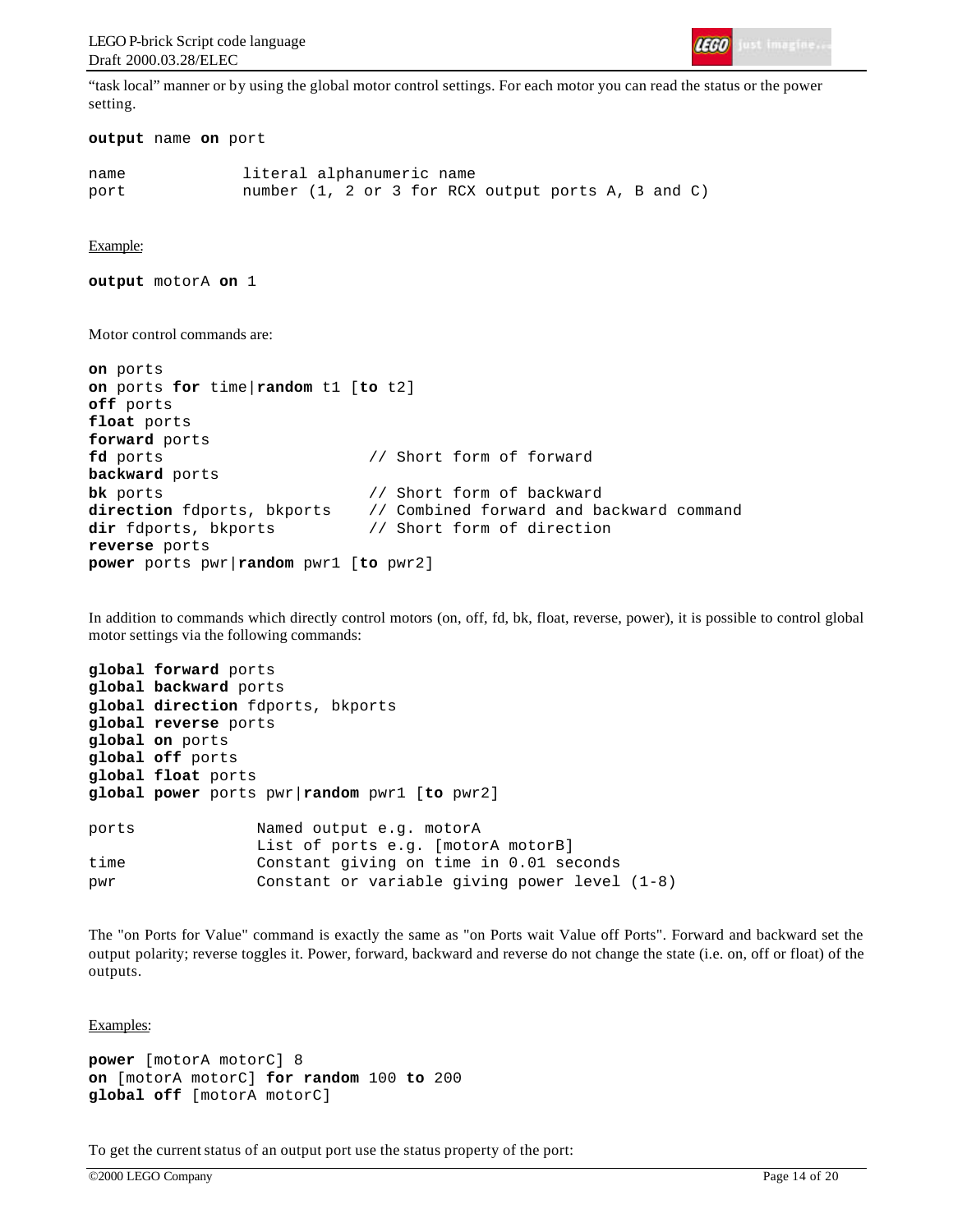MyVar = MotorA.status

The format of the Output status register is given below:



The direction bit is only used when the output is On. The break/float bit is only used when the output is Off.

To get the power setting explicitly use:

MyVar = MotorA.power

## **1.8 Sound control**

```
sound on
sound off
sound soundnumber
tone freq for time
clear sound // flushes the sound buffer
eventlist Comma separated list of named events
soundnumber Constant giving System sound number
freq Constant or variable giving tone frequency (1-20000)
time Literal expression giving tone duration in 0.01 seconds up to
              2.55 sec.
```
# **1.9 Soft resource control**

# **Variables**

Variables are declared by name as global or local and can optionally be initialized with a value:

```
var name {= value} \begin{array}{ccc} & & // & \text{Allocates a global variable} \\ \text{local name} & & & // & \text{Allocates a local variable} \end{array}// Allocates a local variable
name literal alphanumeric name
value constant or number
```
#### **Set variables**

You can load a variable with the value of any other operand type or a random number.

```
clear Variable1 // Set Variable1 to zero
Variable1 = Opto.raw
Variable2 = Variable11
Variable3 = random 10 to 16
```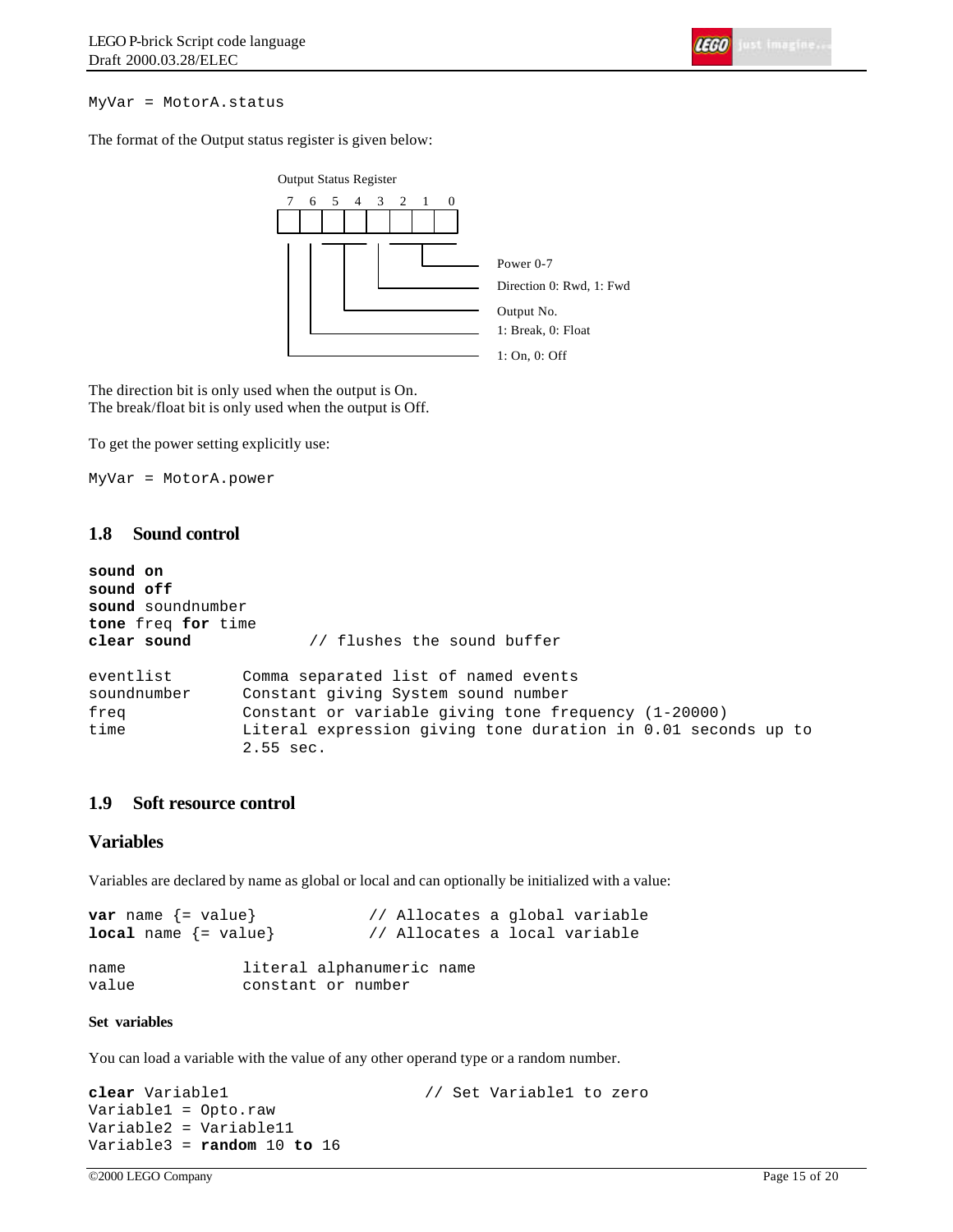#### **Math on variables**

You can use the usual range of arithmetic  $(+\cdot^*)$  and logic  $(\&)$  operators in an expression. Round brackets should be used to make the order of evaluation clear. The compiler will allocate anonymous variables on a per-task basis for use within each expression; once allocated these are reused within each task.

Assignment operators can also be used:  $+=, =, \neq, /=, \&=$  and  $\models$ . These are especially efficient, as no temporary variables are required.

```
Variable1 = (Variable2 + 45)*5Variable1 = Variable2 & 0x7F
Variable1 += 1
Var = abs ( expression ) //Returns absolute value of expression
Var = sgn ( expression ) //Returns -1 if expression is negative, 1 if
                             //positive
```
Devision by 0 leaves the operand unchanged and abs (-32768) returns 32767.

#### **Timers**

**clear** Timer1

## **Counters**

**clear** Counter1

You can do math on counters just like on variables.

## **Mailbox control**

| send pbmessage |  | // from PBrick or from a tower |  |  |
|----------------|--|--------------------------------|--|--|
| clear message  |  |                                |  |  |

| pbmessage |  |  | Constant or variable (1-255) |  |
|-----------|--|--|------------------------------|--|
|-----------|--|--|------------------------------|--|

#### **Datalog control**

```
clear data logsize // allocates and clears a memory block for datalog
log name // stores a snapshot of named value in the datalog
get data startadr, count // returns logged data (direct command only)
logsize number of bytes in datalog memory area
name literal alphanumeric name
startadr start address of block to upload
count number of bytes to upload
```
#### **1.10 Direct only commands (not downloadable)**

Getting information:

| brick alive?       | // returns 1 if brick is alive, otherwise 0   |  |  |  |  |               |
|--------------------|-----------------------------------------------|--|--|--|--|---------------|
| brick version?     | // returns string containing ROM and Firmware |  |  |  |  |               |
| ©2000 LEGO Company |                                               |  |  |  |  | Page 16 of 20 |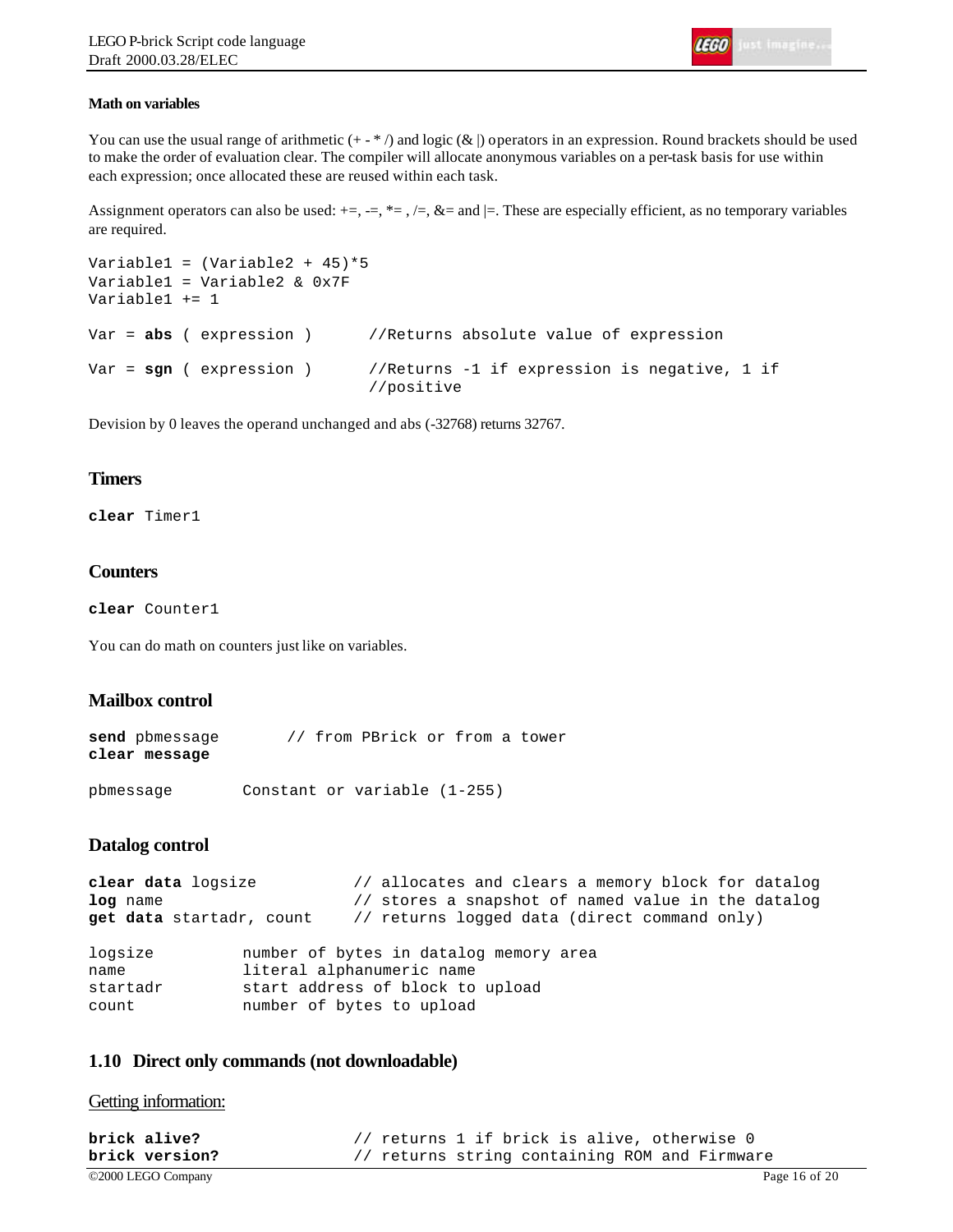

|                                              | // version |                                                                              |
|----------------------------------------------|------------|------------------------------------------------------------------------------|
| brick battery?                               |            | // returns battery voltage in milliVolts                                     |
| get map                                      |            | // returns the memory map of the brick                                       |
| get startadr, count                          |            | // returns a block of values from brick memory                               |
|                                              |            | <b>get data</b> startadr, count // returns logged data (direct command only) |
| start address of block to upload<br>startadr |            |                                                                              |

count number of bytes to upload

#### Emulating the remote-control:

**remote** remotecode // send out a remote control code from tower remotecode Remote code bit-mask (se relevant documentation)

#### Deleting Tasks and Subroutines:

|            | clear tasks  | // delete all tasks       |
|------------|--------------|---------------------------|
|            | clear task n | // delete a task          |
| clear subs |              | // delete all subroutines |
|            | clear sub n  | // delete a subroutine    |
|            |              |                           |
| n          |              | Task or Sub number        |

## **1.11 Configuration commands**

```
slot slotnumber // select program slot n (RCX: 1..5)
boot rom \frac{1}{2} put RCX in boot mode ready to receive firmware
boot firmware \frac{1}{2} // unlocks the firmware
sleep // turn off PBrick now
clear sleep // resets the PBricks sleep timer
sleep after timeout // turn off PBrick after t minutes
randomize // re-seeds the random number generator
display name[:decpoint] // selects a value to continuously monitor on the LCD
watch hh:mm \frac{1}{2} set internal PBrick watch
```
**brick tx power** pwrlevel // set PBrick transmitter power (RCX: 0 or 1)

```
slotnumber program slot 1 to 5
timeout 0 means never, 1-255 are minutes
name literal alphanumeric name for a value
decpoint selection of decimal point 0: none to 3: 3 decimals
hh:mm hours and minutes 00:00 to 23:59
pwrlevel IR transmitter level 0: low or 1: high
```
# **1.12 Declarations**

```
const name = value
var name [= value] // Allocates a global variable
local name [= value] // Allocates a local variable
output name on port
name literal alphanumeric name
port number (1, 2 or 3 for RCX input- or output ports)
value constant or number
```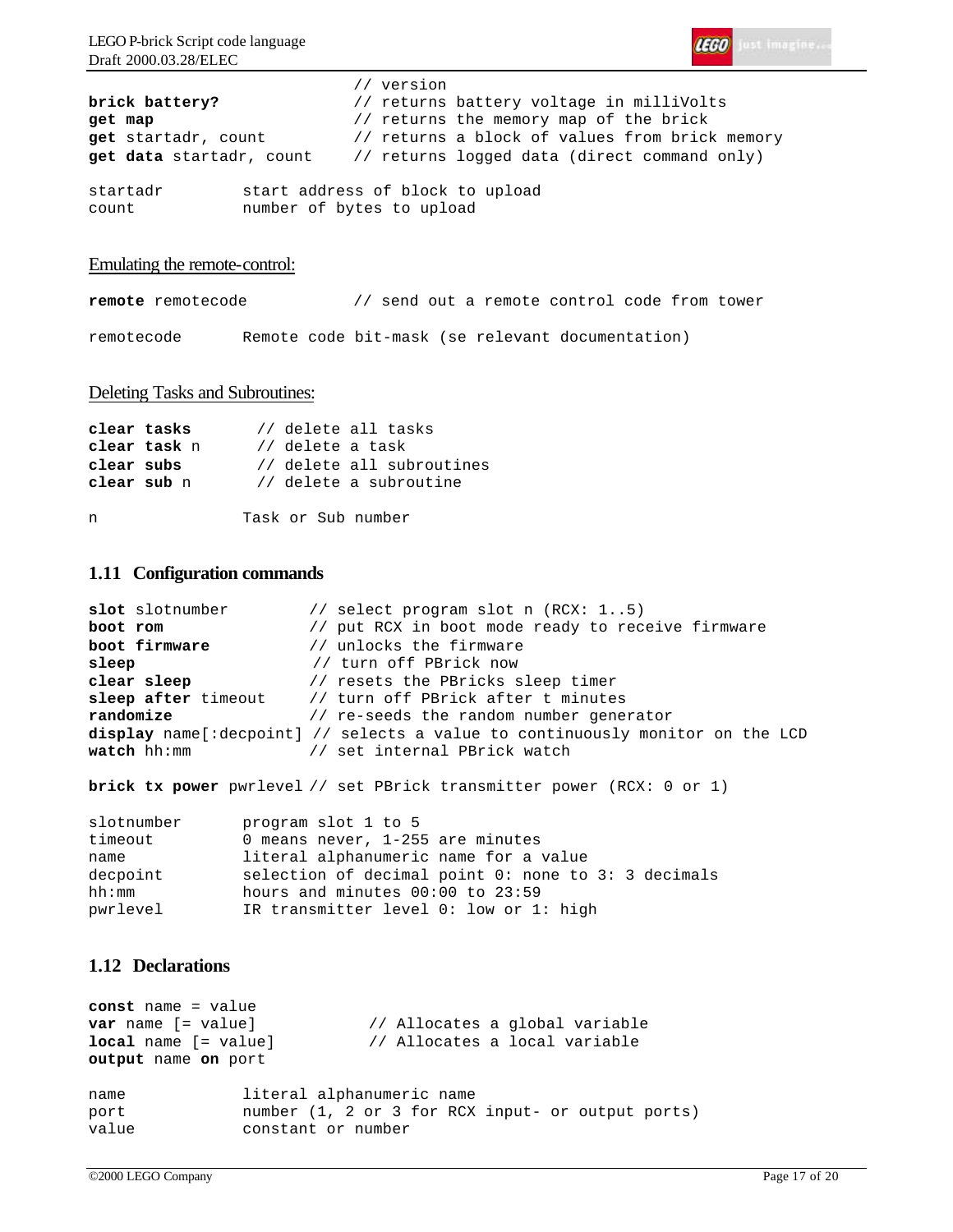

**sensor** sensorname **on** port sensorname **is** type sensorname **as** mode sensorname **is** type **as** mode sensorname literal alphanumeric name for a sensor type Unknown, switch, temperature, light, rotation mode raw, boolean, transition, periodic, percent celsius, fahrenheit, angle **timer** name **counter** name [= value] Declaration of events: **event** name **when** eventsource[.eventname] **event** name **when** value relop value **event** name **when** value **is** [**not**] range eventsource Any source of a system event eventname A valid eventname for the given eventsource value Constant, named variable, sensor, timer, counter, number, message relop = or < or > or <> range v1..v2 vN is number, constant or variable Examples: **event** Timeout **when** timer1.high **event** Detection **when** varProximity > 20 **event** Bright **when** Opto **is** 80..100

All declarations (except **local** of cause) are global. Reserved words cannot be used for names. Constant declarations can be used to make programs more readable (by providing meaningful names), and also to make it easier to alter program behavior (if their values are used in different places in the program).

Once resources are declared they are used by name reference. Program example:

```
program MyProgram {
// Declarations
const st_Light = 3
const sm_Percent = 4
const LightThreshold = 55
const MyLimit = 50
const MyDelay = 10
output A on 1
sensor Opto on 3
Opto is st_Light as sm_Percent
timer MyTimer
main {
while Opto < LightThreshold { }
    clear MyTimer
    while MyTimer < MyLimit { on A wait MyDelay off A wait MyDelay }
    }
}
```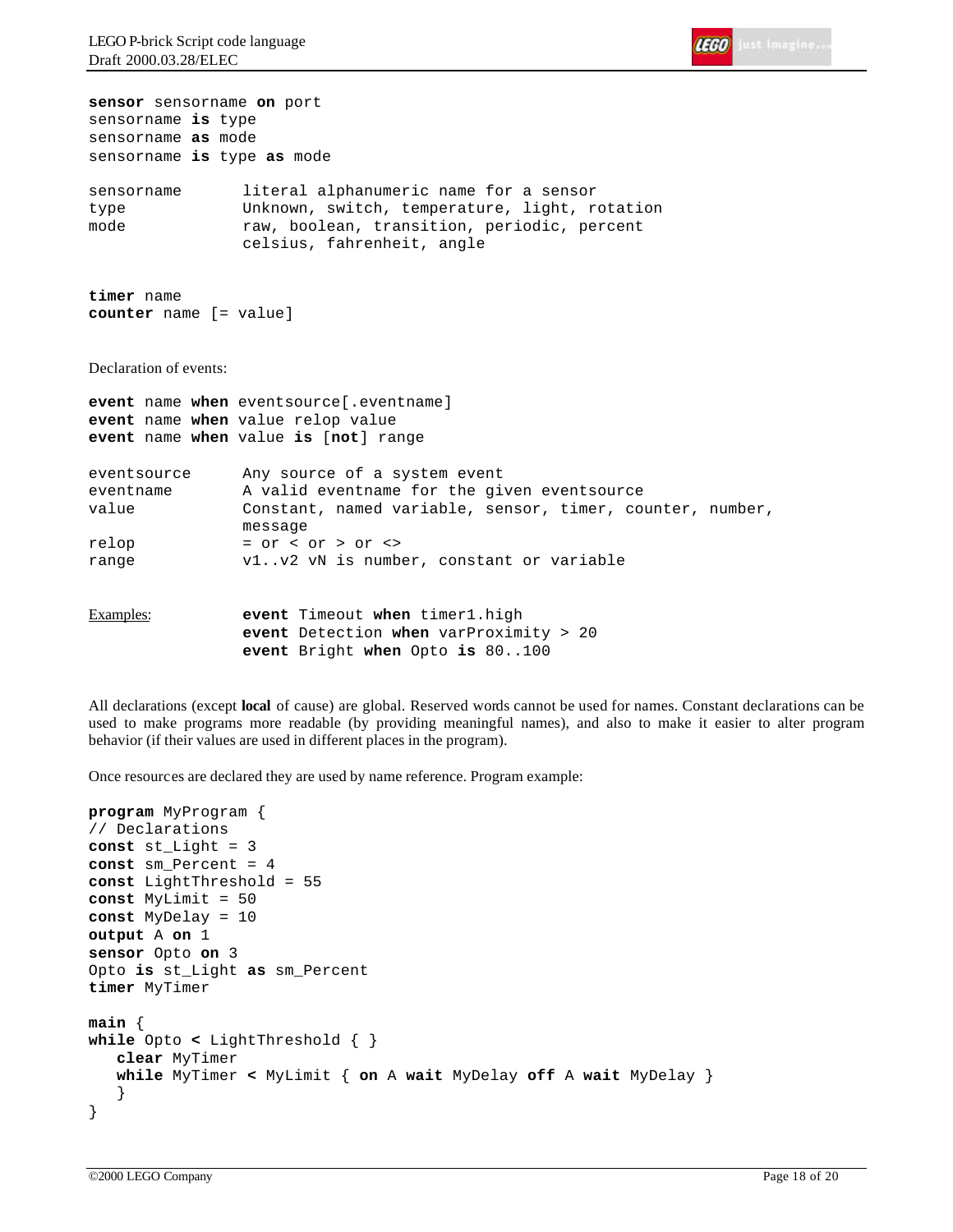# **1.13 Layout and comments**

White space, comments & case are ignored. Multi-line comments (or comments within code) start with /\* and end with \*/. Single line comments start with // - everything up to the end of line is ignored.

```
Example:
```

```
// This is a single line comment
main {
   repeat /* this is a short comment */ 2 { // this is ignored
     sound 3 wait 100
/* This comment extends
    over two lines */
 }
}
```
The **comment** structure is used to insert floating comment posters in a graphical programming environment. (x, y) gives the upper left corner of the poster square. Inside the double quotes any string will go.

**comment** (x, y) "Any literal string all on one line"

```
/r Carriage return
/n New line
/t Tab
/" Double quotes
```
# **1.14 Compiler directives**

Directives for the compiler are (Description will be given):

#include <filename>

# **1.15 Sample programs**

This program is to be used with the RCX 2.0:

```
program Avoider {
   #include <RCX2.h>
   #include <RCX2MLT.h>
  const BACKTIME = 100 // 1 second
 const TURNTIME = 50 // 0.5 second
 const DANCETIME = 10 // 0.1 second
  const AVOIDLIMIT = 4 // 5 strikes and you're out
  const TICKTIME = 10 // 1 second
  sensor LeftTouch on 1
   sensor RightTouch on 3
  timer Timer1
  counter AvoidCount
  event LeftPressed when LeftTouch.pressed
  event RightPressed when RightTouch.pressed
  event DontBugMe when AvoidCount > AVOIDLIMIT
   event Tick when Timer1 = TICKTIME
```